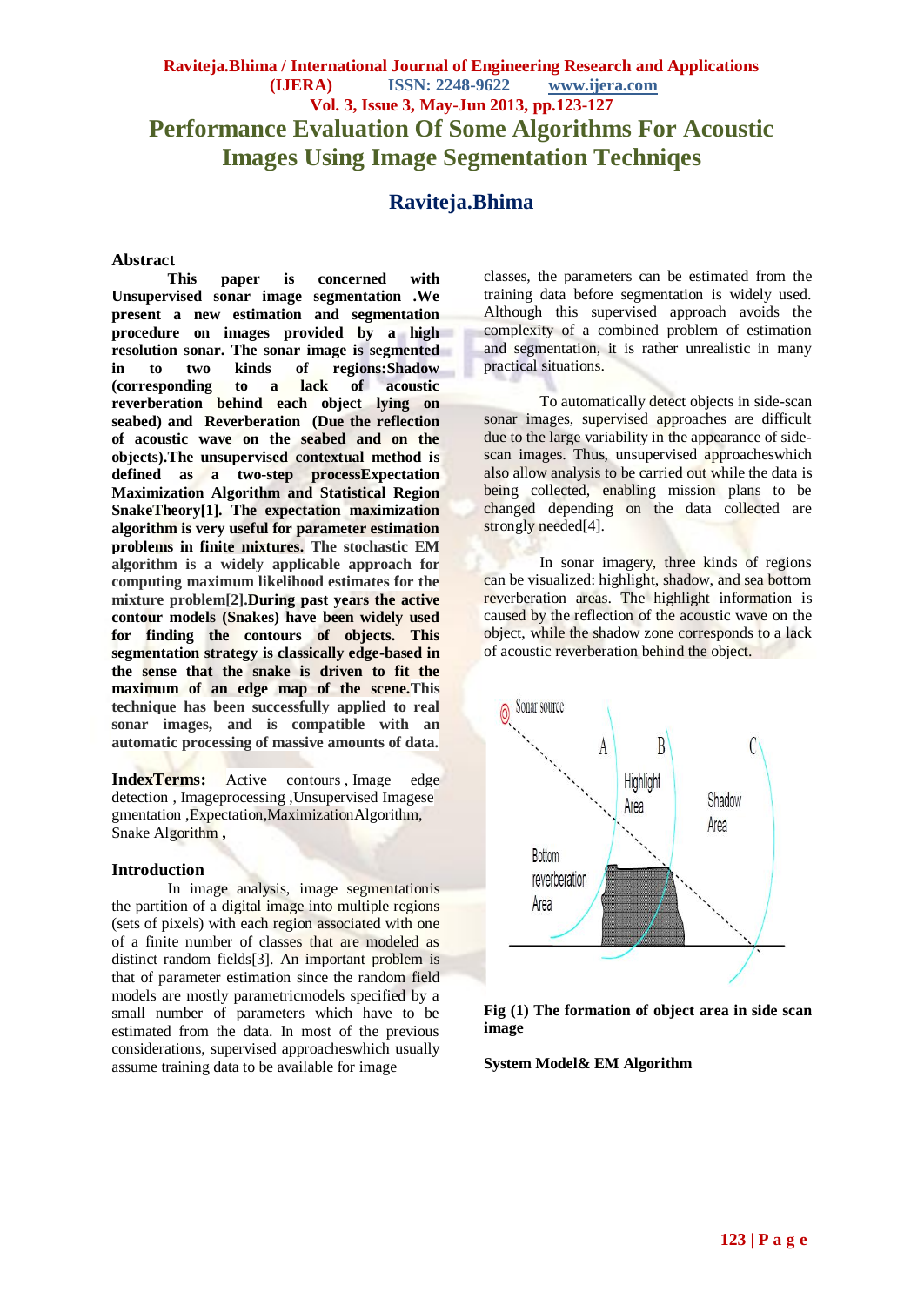# **Raviteja.Bhima / International Journal of Engineering Research and Applications (IJERA) ISSN: 2248-9622 www.ijera.com Vol. 3, Issue 3, May-Jun 2013, pp.123-127**

m. ĸ



The EM algorithm is the most general effective algorithm for solving in complete data problems. The definitive reference for this algorithm was written by Dempster, Laird & Rubin in 1977. Basically it works as follows.

Let  $x = (y^T, z^T)$  be a set of random data of interest, where y is the observed data  $& z$  is the part of x that is not observable. For example, in image segmentation y is the set of image pixel intensities and is observable, whereas z is the image class status of the pixels that is not visible. Usually the observable y is called the incomplete data,  $\&$  x is called the complete data.

Let  $g(x/\Psi)$  be the probability density function of the complete data, where  $\Psi$  is a parameter vector that characterize the density function. The incomplete data problem is to estimate Ψ based only on the observations represented by the incomplete data y.

It generates from some initial approximation Ψ(0), a sequence of estimate  $\Psi(p)$ , where each iteration consist of the following two steps

Expectation-step(E=step) Determine the function  $Q(\Psi|)=E[log(g(X|\Psi))|y,(p)]$  (1)

Maximization-step(M-step) Find the maximizor  $\Psi^{(p+1)} = \arg \max^{(Q(\Psi | (p)))}$  (2)

Here, p represents the  $p<sup>th</sup>$  iteration. It has been that under some relatively general conditions, the estimate converges to the ML estimate of the incomplete data problem, at least locally. **Model of EM Algorithm**

This is the simplest case, where the data is fully categorized. The fully categorized data can be generally represented as  ${x_i, i=1, \ldots, N} = {(y_i, z_i^T)^T, i=1, \ldots, N}(3)$ Where each  $\mathbf{z}_i = (z_{i,1}, \ldots, z_{i,k})^\text{T}$  is an indicator vector of length k with 1 in the  $k^{\text{th}}$  position & zeros elsewhere. Then the likelihood function corresponding to ( $\chi$ <sub>i,……</sub>,  $\chi$ <sub>N</sub>) can then be written in the form

$$
g(X | \psi) = \prod_{i=1}^{N} f(\chi_{i} | \psi) = \prod_{i=1}^{N} f(\gamma_{i}, \zeta_{i1}, \dots, \zeta_{ik} | \psi)
$$

$$
\hat{\pi}_{k}^{(p+1)} = \frac{1}{N} \sum_{i=1}^{N} \hat{\pi}_{ik}^{p}_{k_{i}+1, 2, \dots, K_{i}}
$$

### **Snake Algorithm**

The technique discussed in this section is based on research conducted in [1], where snakes are used under a statistical framework to segment images. Whilst many region based techniques are often computationally insensitive, the techniques described here is very fast, allowing much of the intensive calculations to be computed before the segmentation commences. This is possible when the statistical laws present in the image can be described by the exponential family, making the approach applicable in a wide range of physical situations[12].

Assume that the observed scene (The raw side scan sonar image) y is composed of two areas: Target (Shadow or highlight) and background of, we wish to, segment the target region. We consider the image  $y = {y(i,j)|(i,j) \in [1,N_i] \times [1,N_j]}$  to be composed of  $N_i \times N_j$  pixels where the gray levels of the  $N_t$  target pixels and the gray levels of  $N_b$ Background pixels are assumed to be uncorrelated and independently disturbed. They are described by their respectively probability density functions

 $f(y(i,j)|\theta_t)$  and  $f(y(i,j)|\theta_b)$  where  $\theta_t$  and  $\theta_b$  Are the parameters of the probability density functions[10].

We define a binary window function  $W = \{w(i,j)|w(i,j) \in [1,N_i] \times [1,N_j]\}$  which defines the shape of the snake at any instant of time. Defining  $w(i,j)$  to be equal to 1 inside the windowand 0 elsewhere, the image becomes composed of two egions  $\Omega_t = \{(i, j) | w(i, j) = 1\}$  and  $\Omega_b = \{(i,j)|w(i,j)=0\}$  so that the observed image can

be viewed as the sum of two component

 $y(i,j)=t(i,j)w(i,j)+b(i,j)(1-w(i,j))$  (4)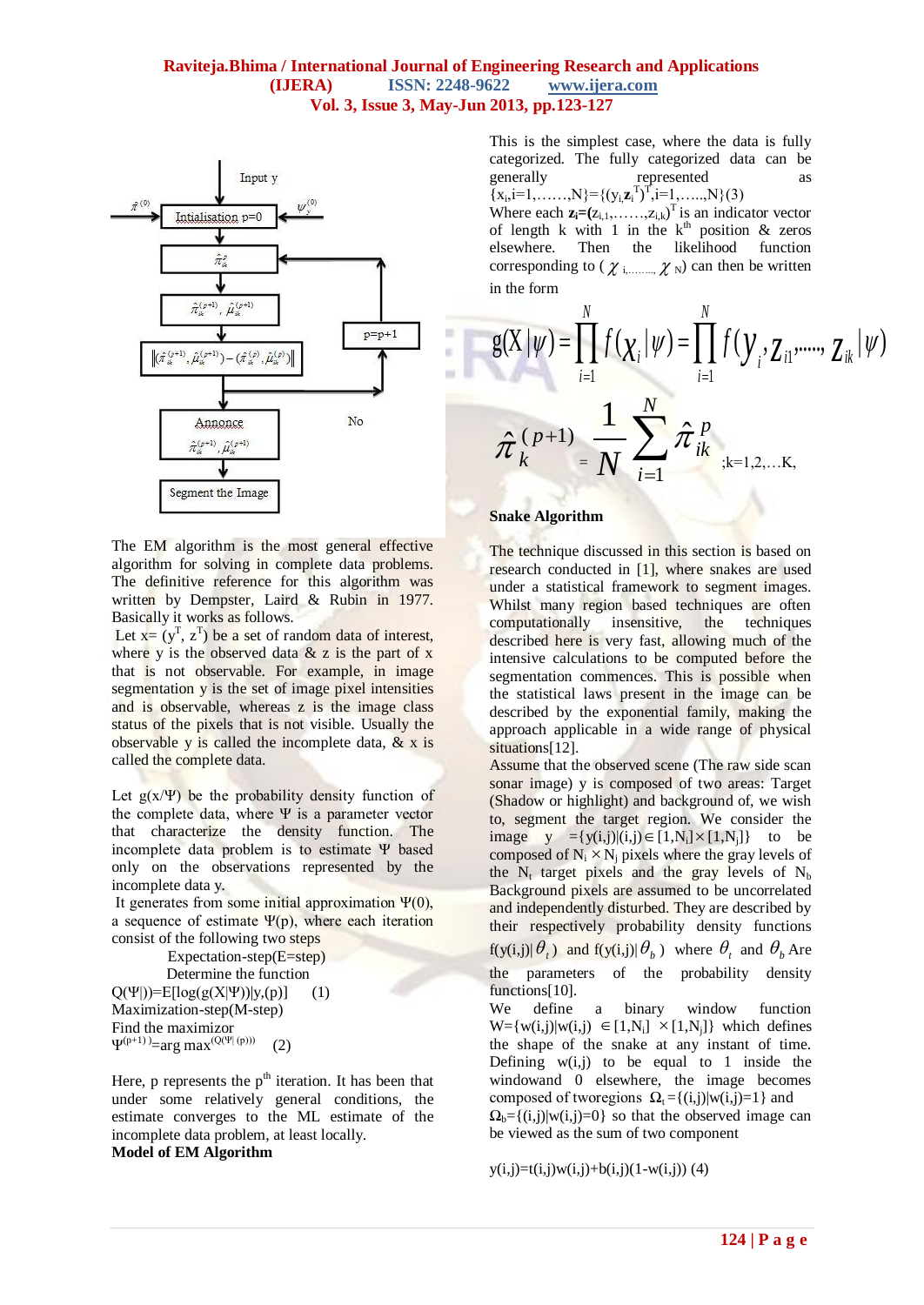# **Raviteja.Bhima / International Journal of Engineering Research and Applications (IJERA) ISSN: 2248-9622 www.ijera.com Vol. 3, Issue 3, May-Jun 2013, pp.123-127**



Where  $t(i,j)$  and  $b(i,j)$  are values drawn from their respective probability distributions.

Therefore the purpose of segmentation becomes to estimate the most likely shape w for the target in the sense. Without any a priori knowledge about the shape of the target, the best w is chosen by maximizing the likelihood function[8].

g[
$$
y|w
$$
,  $\theta$ ,  $\theta$ ,  $0$ ] =  $g(\chi_t|\theta_t)$ . $g(\chi_b|\theta_b)$  (5)

The likelihood function is expressed as a product of probabilities as the pixels are assumed to be uncorrelated and

$$
\chi_u = \{y(i,j)| (i,j) \in \Omega_u \} \text{ (u=t or u=b). (6)}
$$

As we can see the likelihood function in (5.2) depends on the parameters of the probability functions as well as the window shape **w**. the

# parameter vector  $\theta_u$

where  $u \in \{t,b\}$  are the priori unknown and are in general of ni interest .However for segmentation to be possible it is necessary to compute these values. The parameters can be calculated using a variety of techniques such as a maximum a posteriori approach, but for simplicity, a maximum likelihood approach is again utilised as no a priori knowledge on the values of the parameters is available[8].

In order to proceed one has to specify parameters expression for the probability density functions

$$
f(y(i,j)|\theta_t)
$$
 and  $f(y(i,j)|\theta_b$  Here we consider

probability density functions which belong to the exponential families for  $r(i,j)$  and  $b(i,j)$ . Taking into account the sufficient statistics if we choose Maximum likelihood estimation and insert these estimates in the likelihood function  $l(y,w)[9]$ .

$$
\text{I}(\textbf{y},\textbf{w})\text{=log}\{\textit{G}_{t}[t(\boldsymbol{\chi}_{t}]\text{+log}\{\textit{G}_{b}[t(\boldsymbol{\chi}_{b})]\}(4)
$$

Where  $G_u$  are the functions which depend on y

only via 
$$
t(\chi_u)
$$
.

The window function w that maximizes the criterion  $J(y, w) = -l(y, w)$  then performs a maximum likelihood segmentation of the target in the sense. The criterion can consequently be regarded as energy acting on the snake since its minimization forces the contour to surround thetarget. For this purpose, we can use an iterativealgorithm in which we have to calculate the criterion  $J(y, w)$  for each deformation of the snake. Thus, the minimization procedure can be time consuming. In the next section, we show how to obtain the optimal criterion  $J(y, w)$ .

### **Simulation Results**

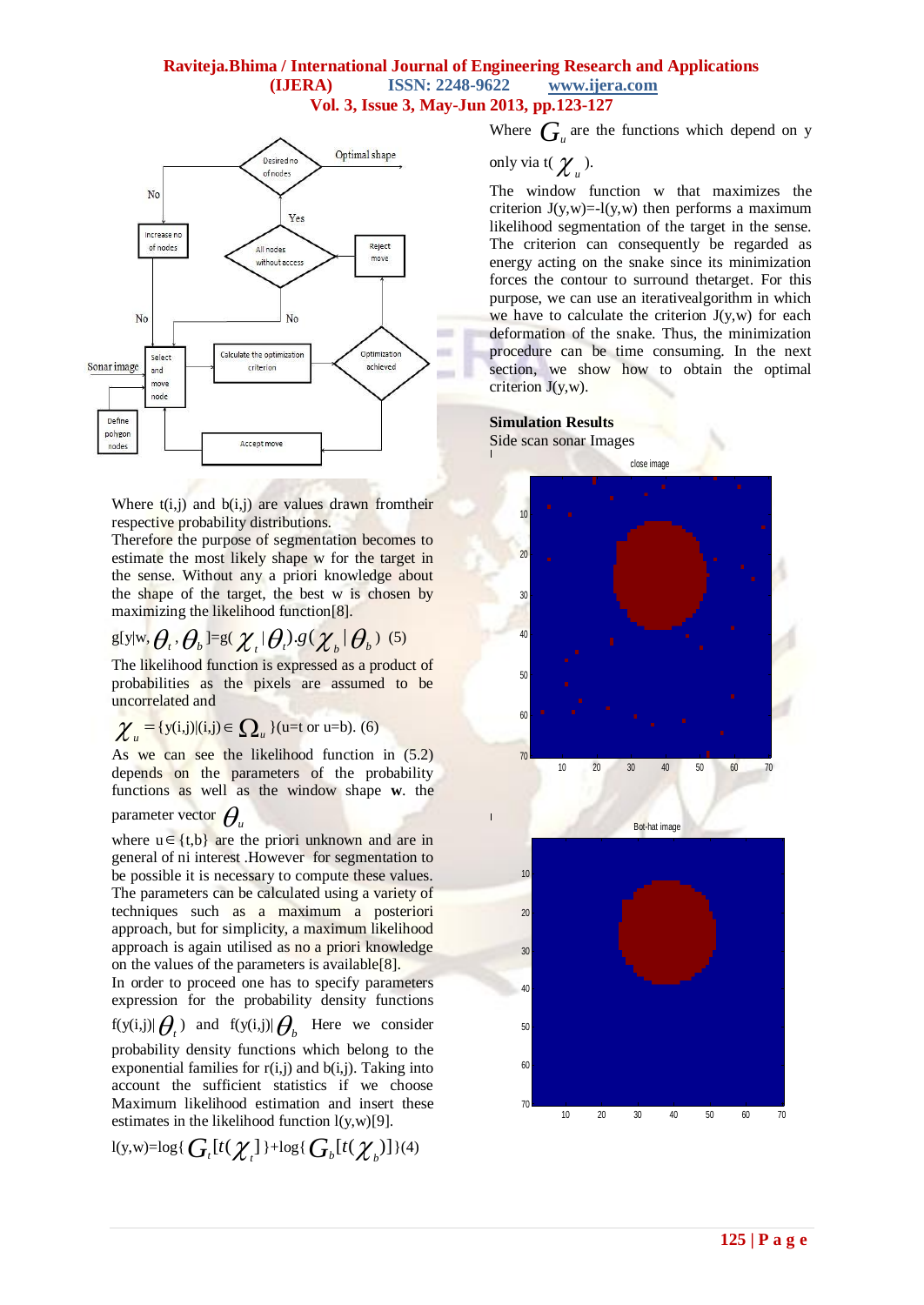

**Probability Density of the Three Pixel Classes (Good Conditions)**









**Iteration Result: Polygon 8 Nodes (Bad Highlight Contrast)**



**Iteration Result: Polygon 4 Nodes (Bad Highlight Contrast)**

#### **Conclusion**

Image processing is a rapidly growing area of computer science. Its growth has been fueled by technological advances in digital